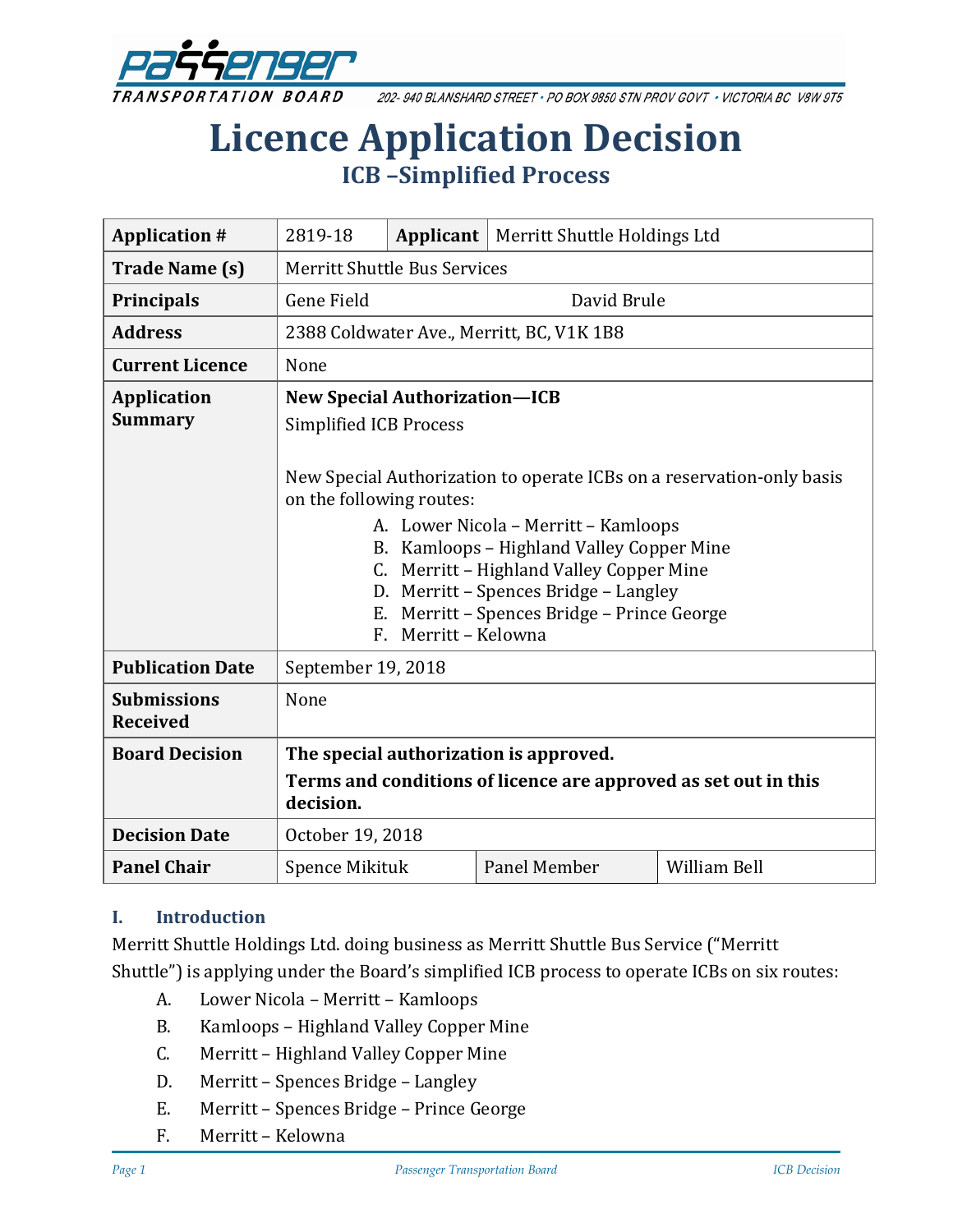Routes are shown in individual maps on the next few pages below. Before the applicant can operate any vehicles approved in this decision, the Registrar of Passenger Transportation must issue the applicant a licence.



#### **Route A: Lower Nicola – Merritt – Kamloops**

#### **Route B: Kamloops – Highland Valley Copper Mine**

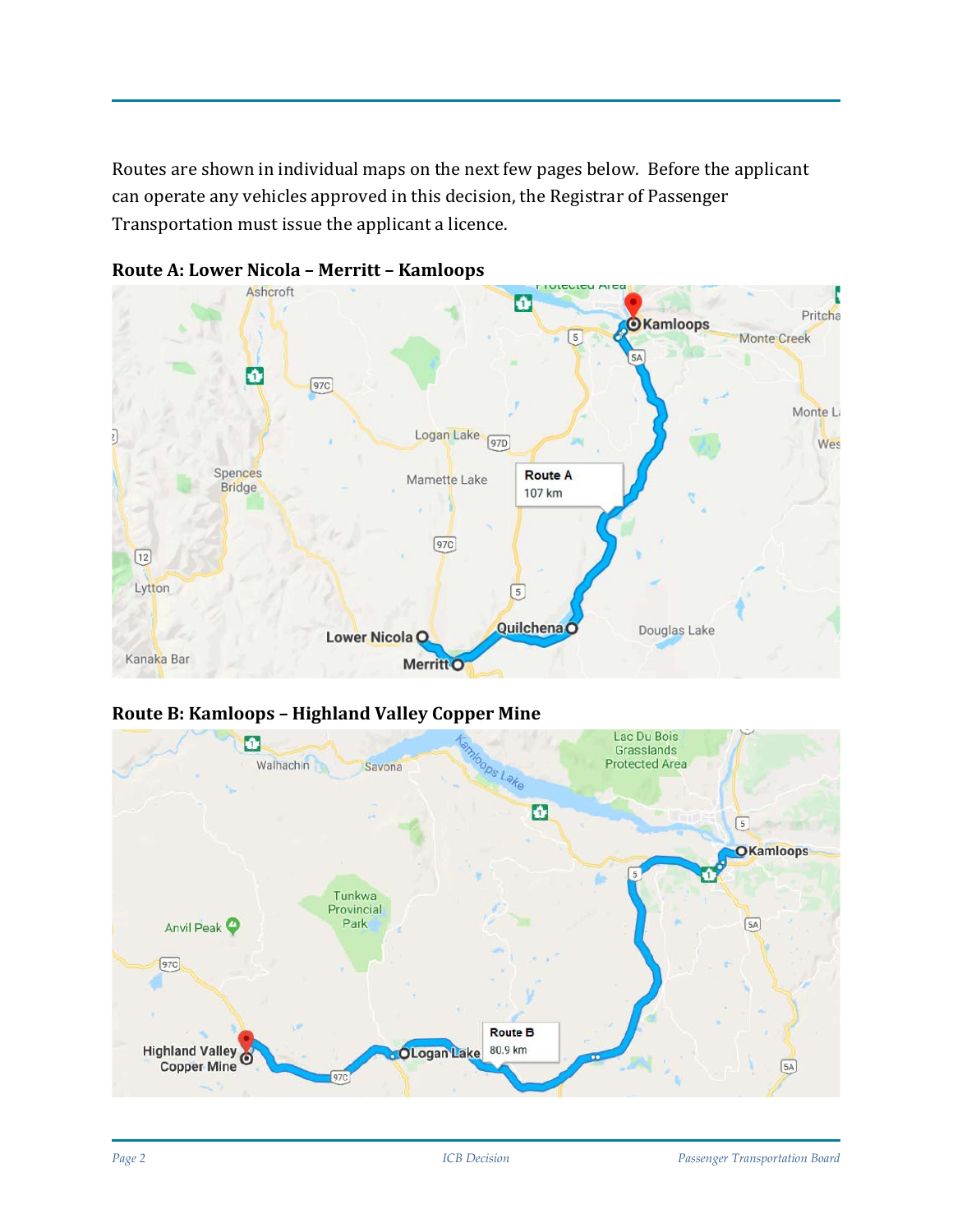

#### **Route C: Merritt – Highland Valley Copper Mine**

#### **Route D: Merritt – Spences Bridge – Langley**

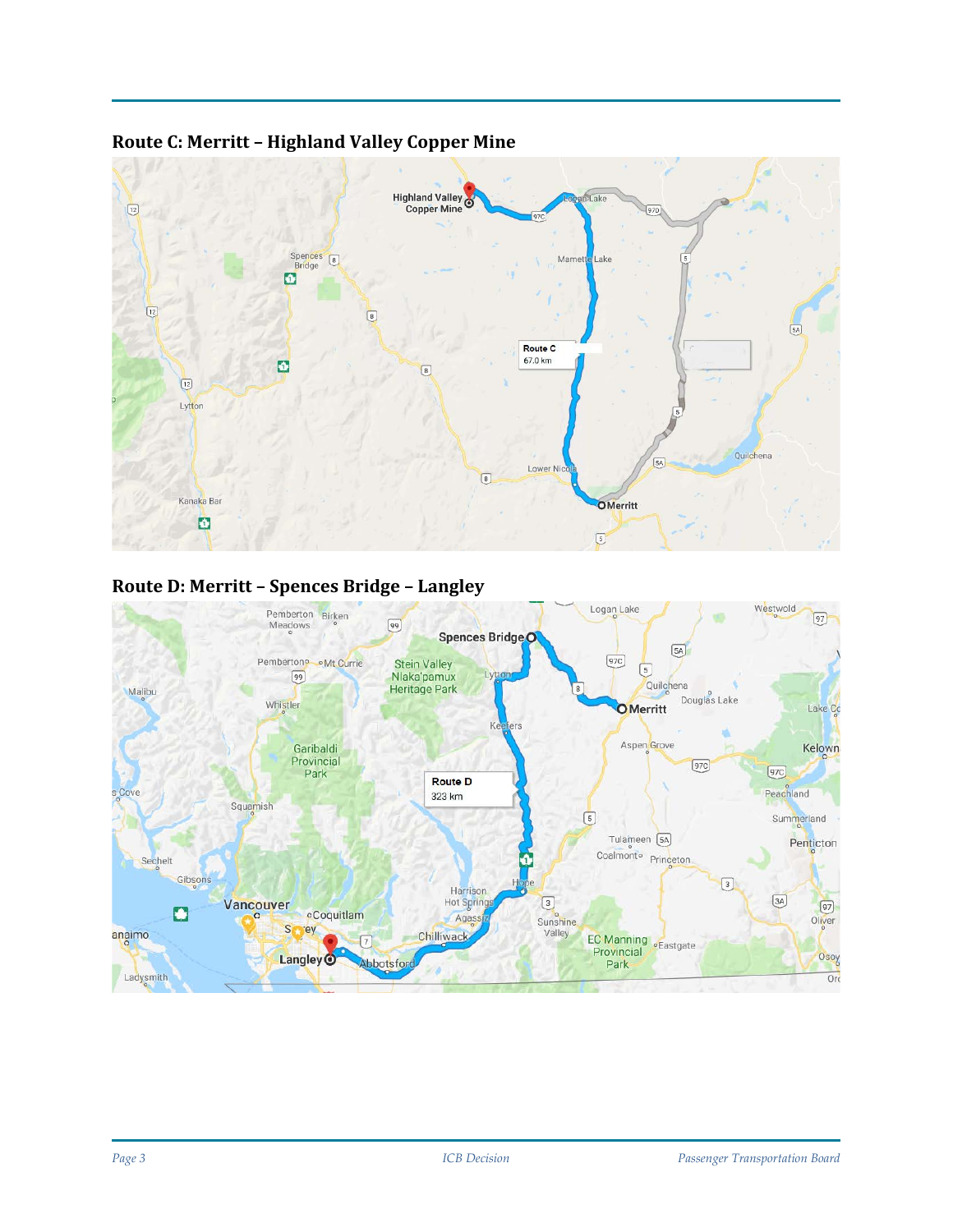

#### **Route E: Merritt – Spences Bridge – Prince George**





Merritt Shuttle states that it intends to purchase eight wheelchair accessible 22 passenger buses to service its Merritt Shuttle Bus routes (Merritt to Kamloops) and its Merritt Express routes, and four non wheelchair accessible 48 passenger buses which will service its Copper Mine route.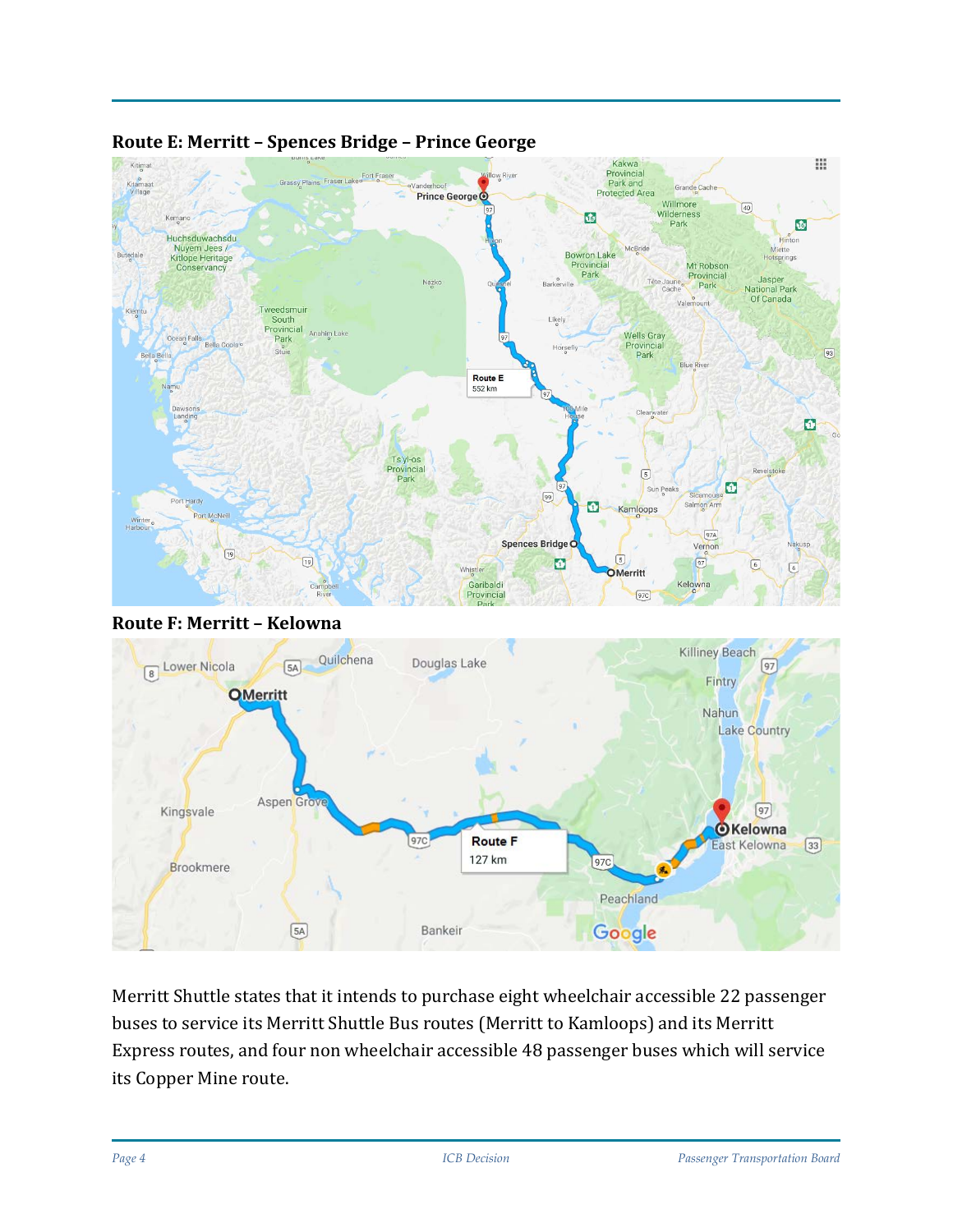The proposed service would operate as a reservation-based service. Tickets for the Merritt Shuttle Bus routes will be sold at several locations in the Nicola Valley and Kamloops. The locations will be the same as the pick-up locations. Merritt Express tickets will be sold online through its website. The website will be launched if Merritt Shuttle gets the Board's approval. Copper Mine tickets will be a point of purchase at the bus.

## **II. Jurisdiction and Proceedings**

This application is made under the *Passenger Transportation Act* (the "PT Act"). The PT Act regulates the licensing and operation of commercial passenger transportation vehicles in B.C.

Under the Act, the Passenger Transportation Board (the "Board") makes decisions on applications inter-city buses. The Board has the authority to consider and approve applications for new licences as well as applications from existing licencees to change routes and decrease service levels.

In July 2018, Greyhound Transportation Canada ULC issued a news release stating that as of October 31, 2018, it will stop providing bus service in British Columbia. Greyhound's departure from B.C. will leave many areas of the province without inter-city bus service and access to essential services, such as work and education, and safe transportation.

To encourage other operators to fill the gap left by Greyhound's exit, the Board is "fasttracking" applications and using a simplified application process. This package is available for operators applying to operate inter-city buses (ICBs) on corridors in B.C. that:

- 1. have no commercial ICB service, or
- 2. will not have a commercial ICB service when Greyhound Canada [withdraws its bus](https://www.newswire.ca/news-releases/greyhound-canada-to-downsize-its-canadian-business-based-on-a-41-decline-in-ridership-since-2010-687687091.html)  [service](https://www.newswire.ca/news-releases/greyhound-canada-to-downsize-its-canadian-business-based-on-a-41-decline-in-ridership-since-2010-687687091.html) from BC on October 31, 2018.

The PT Act requires the Board to consider public need, applicant fitness and sound economic conditions in the passenger transportation industry before deciding whether to approve an application, in whole or in part, or to refuse an application. For applications proceeding through the simplified ICB process, much of the Board's focus is on applicant fitness.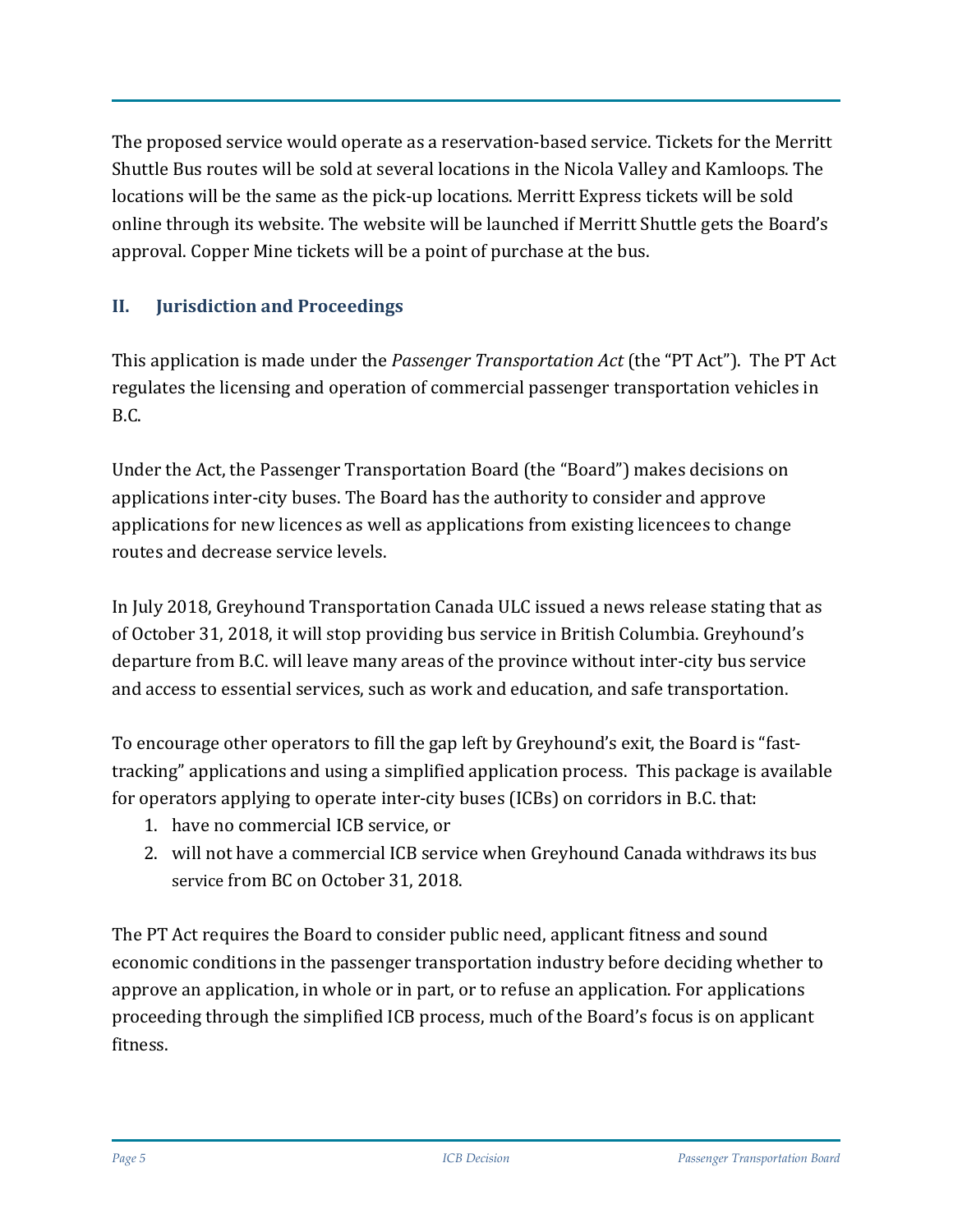The PT Act also allows the Board to, among other things,:

- accept evidence and information that it considers relevant, necessary, and appropriate, whether or not the information would be admissible in a court of law. (Section 15)
- conduct written, electronic or oral hearings, or any combination of them, as the Board, in its sole discretion, considers appropriate (Section 17)
- require further information from an applicant (Section  $27(1)(b)$ )
- conduct an investigation into any matter related to an application (Section 27(3)(b))

Section 26 (2) of the Act requires the Board to publish the fact and nature of applications and section 27(3) requires the Board to consider applications and any written submissions it receives as result of publication. Section 27(5) says that people who make submissions are not entitled to disclosure of further information, unless the Board orders otherwise.

## (a) Procedural Matters

On October 12, 2018, the Board sent Merritt Shuttle a letter requesting further information. The results of this-investigation will be outlined below in our decision. We are conducting this application by way of a written hearing.

## **III. Background**

Merritt Shuttle is located in Merritt, British Columbia. The two principals are Gene Field and David Brule. Merritt Shuttle was incorporated on June 8, 2018.

The applicant submitted requisite forms and material.

## **IV. Applicant's Rationale, Submissions and Responses**

## *(a) Applicant's Rationale*

To provide an inter-city bus service for the residents of the Nicola Valley and surrounding areas. This would serve remote areas where bus service is currently not available or very limited to residents.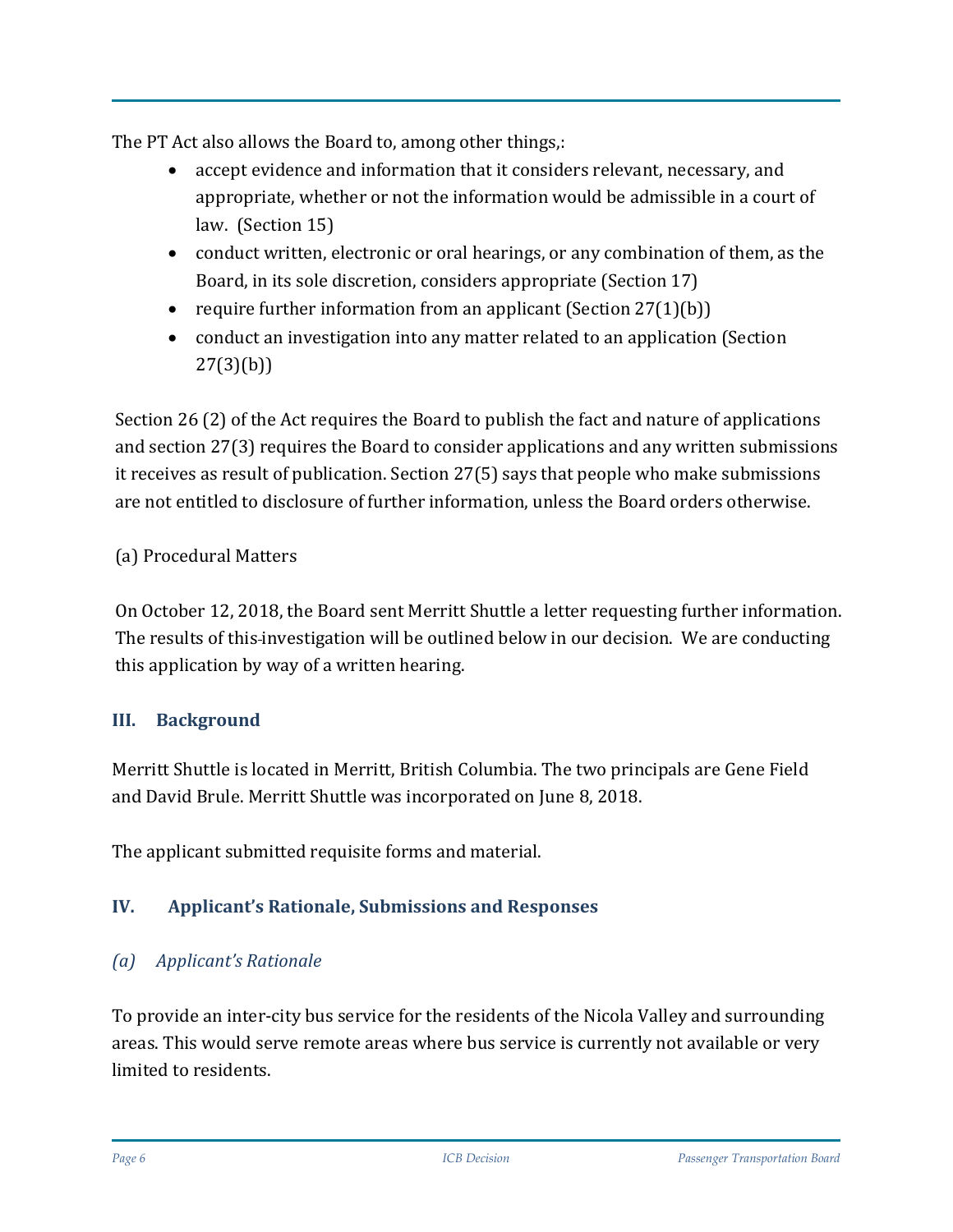#### *(b) Submissions & Applicant's Response*

The Board did not receive any submissions on this application.

#### **V. Board Mandate**

Section 28(1) of the *Passenger Transportation Act* says that the Board may approve the application, if the Board considers that:

- (a) there is a public need for the service the applicant proposed to provide under any special authorization.
- (b) the applicant is a fit and proper person to provide that service and is capable of providing that service, and
- (c) the application, if granted, would promote sound economic conditions in the passenger transportation business in British Columbia.

#### **VI. Reasons for the Board's Decision**

Merritt Shuttle was incorporated in British Columbia on June 8, 2018. The Director of Operations of Merritt Shuttle Bus/Coppermine is Gene Field who has previous military service in the Military Police and 20 years security and special care and services experience. The Director of Marketing of Merritt Shuttle Bus is David Brule who has previous military service in the airforce as a helicopter mechanic and customer service experience. The Unlawful Activity and Bankruptcy forms indicate no negative concerns about the principals.

There has not been any information brought to our attention to prove the applicant is not fit and proper.

The applicant has applied for and has received a NSC Safety Certificate. Merritt Shuttle's required drivers' qualifications are: Everyone authorized to operate a Merritt Shuttle vehicle must hold at minimum a valid class 4 British Columbia's driver's licence. Some drivers may also be required to upgrade to a Class 1 or 2 Commercial licence and/or obtain an air brake endorsement. Merritt Shuttle has sought out drivers who have had previous experience in winter mountain driving operating commercial equipment. These include truckers and ex Greyhound/Shuttle drivers. The applicant has submitted its Safety Plan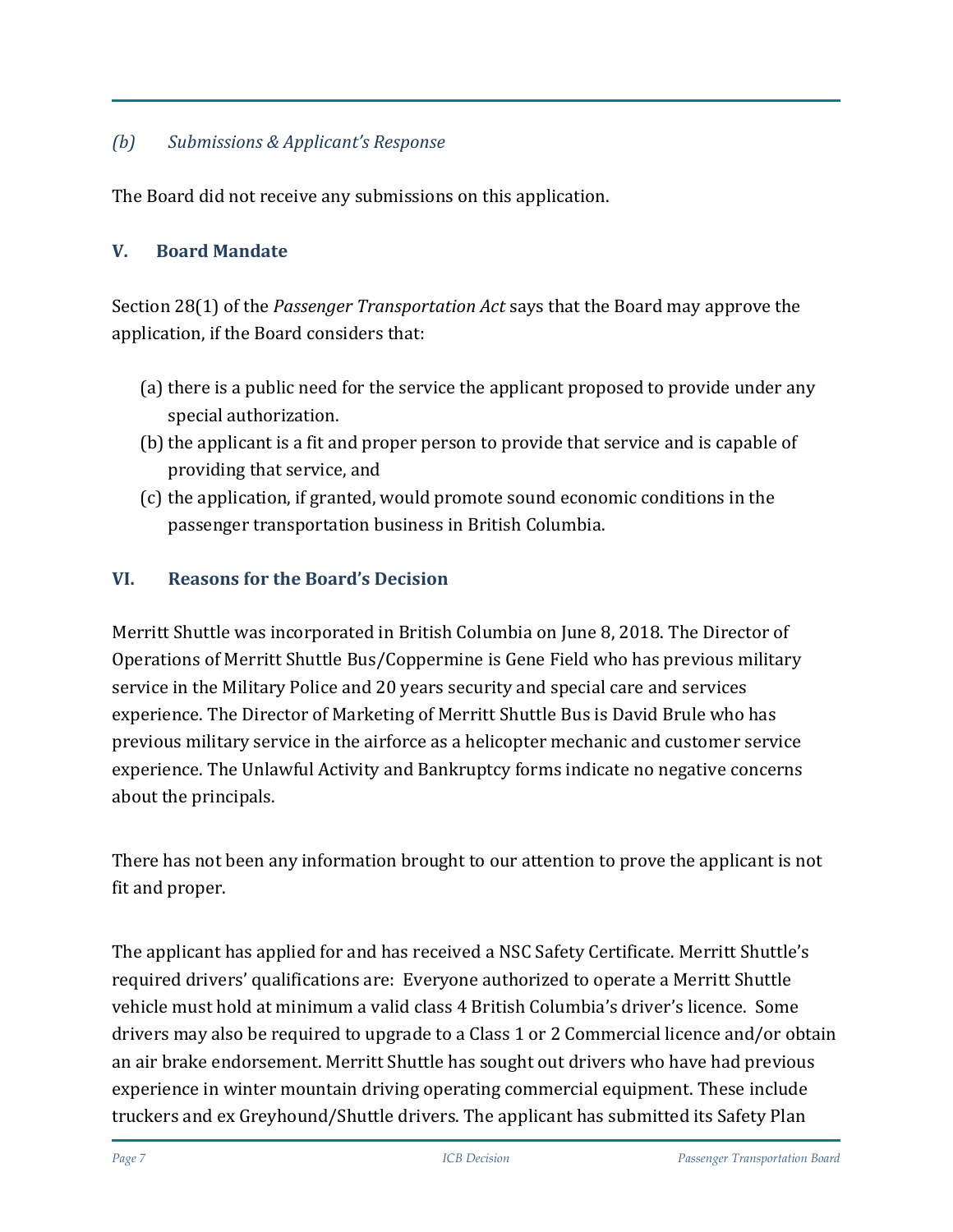which addresses its vehicle maintenance requirements. The applicant has also submitted its policies and procedures manual which will be used as part of Merritt Shuttle's new driver training.

The applicant signed the Board's Declarations declaring, among other things, that it will operate its vehicles in accordance with the *Passenger Transportation Act* and the *Liquor Control and Licensing Act*.

The financial information included two three-year financial projections which showed startup and operating costs. One of the projections shows breakeven and the other is a worst case scenario projection. Acquisition of the required vehicles will be financed through a lending plan with a financial institution, through investors, to pre sell tickets, and offer advertising on its buses.

It would appear that the applicant has the requisite knowledge and transferable skills and experience that would indicate that they are capable of managing and providing the service.

We find the applicant to be a fit and proper person and capable of managing and providing the proposed service.

Merritt Shuttle proposes routes with multiple stops linking various communities in the Merritt area with surrounding communities as far as Langley, Prince George, Kamloops and Kelowna.

As part of its application, Merritt Shuttle submitted a letter of support from the District of Logan Lake Chief Administrative Officer. The letter describes the issues with a half-hour driving time to the regional Hospital and other important services and amenities and the lack of availability of transportation. Logan Lake is identified as a route point on Route B, and situated on Route C.

Routes A, B and C do not have inter-city bus at present. Merritt Shuttle proposes a minimum route frequency of 1 daily round trip on Route A, and 2 daily round trips on Routes B and C.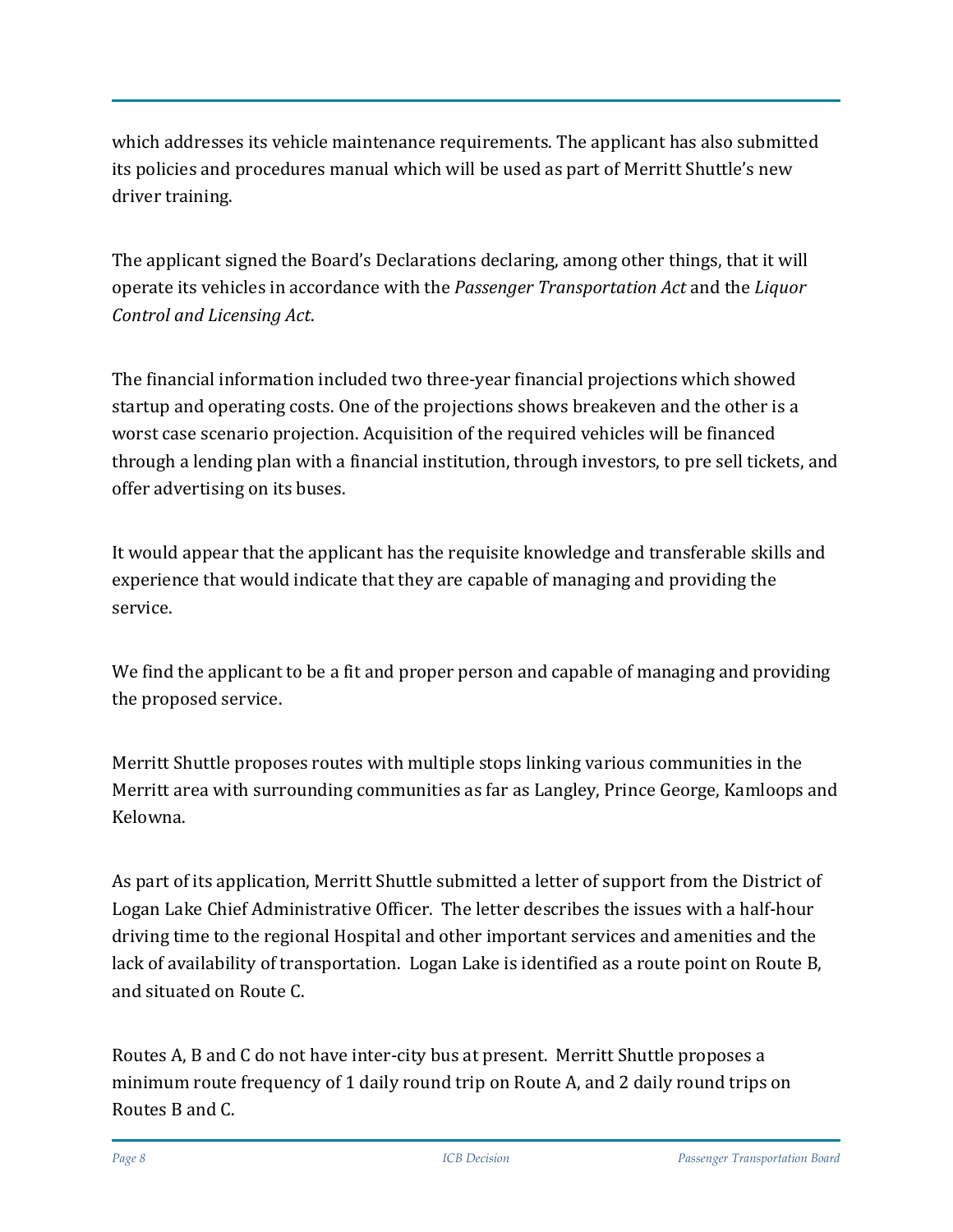Proposing a minimum route frequency of 3 weekly round trips, Routes D and E introduce ICB service for the first time on Highway 8 between Merritt and Spence Bridge. Further, Route D provides an ICB service on Highway 1 that Greyhound Canada withdrew earlier this year on the southern segment of the Fraser Canyon area (Spences Bridge – Hope) with service as far west as Langley in Metro Vancouver. Route E provides an ICB service that Greyhound Canada withdrew on the northern segment of the Fraser Canyon (Spences Bridge – Cache Creek). As well Route E continues service north to Prince George on a part of Highway 97 that Greyhound Canada will exit on October 31, 2018.

The proposed Routes A through E either introduce ICB service on, or replace segments of the networks that Greyhound Canada exited earlier in 2018, or will exit at the end of this month. No other ICB operator has proposed routes that overlap with Merritt Shuttle Routes A through E.

Route F proposes to extend ICB services based in Merritt and the Nicola Valley to Kelowna via the Highway 97C Connector. It proposes service on this corridor with a minimum route frequency of 3 weekly round trips. The proposal replaces service on Route P in the Greyhound Canada Passenger Transportation Licence between Merritt and Kelowna that will stop on October 31, 2018. Also, the Merritt-Kelowna proposal overlaps with segments of ICB services the Board recently approved with Application 3035-18 (Wilson's Transportation Ltd.) and with Application 2857-18 (Diversified Transportation Ltd.).

Merritt Shuttle's Route F continues service that Greyhound will soon stop providing, and it overlaps with parts of route approved for two other applicants. In each case, minimum frequencies are low on the Merritt-Kelowna corridor, and each is part of a wider yet different set of services that the applicants sought to introduce as Greyhound ceases to operate its larger network.

Therefore, we find that there is a public need for the six routes that the applicant proposes, and approving the application would promote sound economic conditions in the transportation industry in B.C.

The terms and conditions of licence specify required stops and minimum frequencies. The applicant may, however, at some point want to expand its service to other communities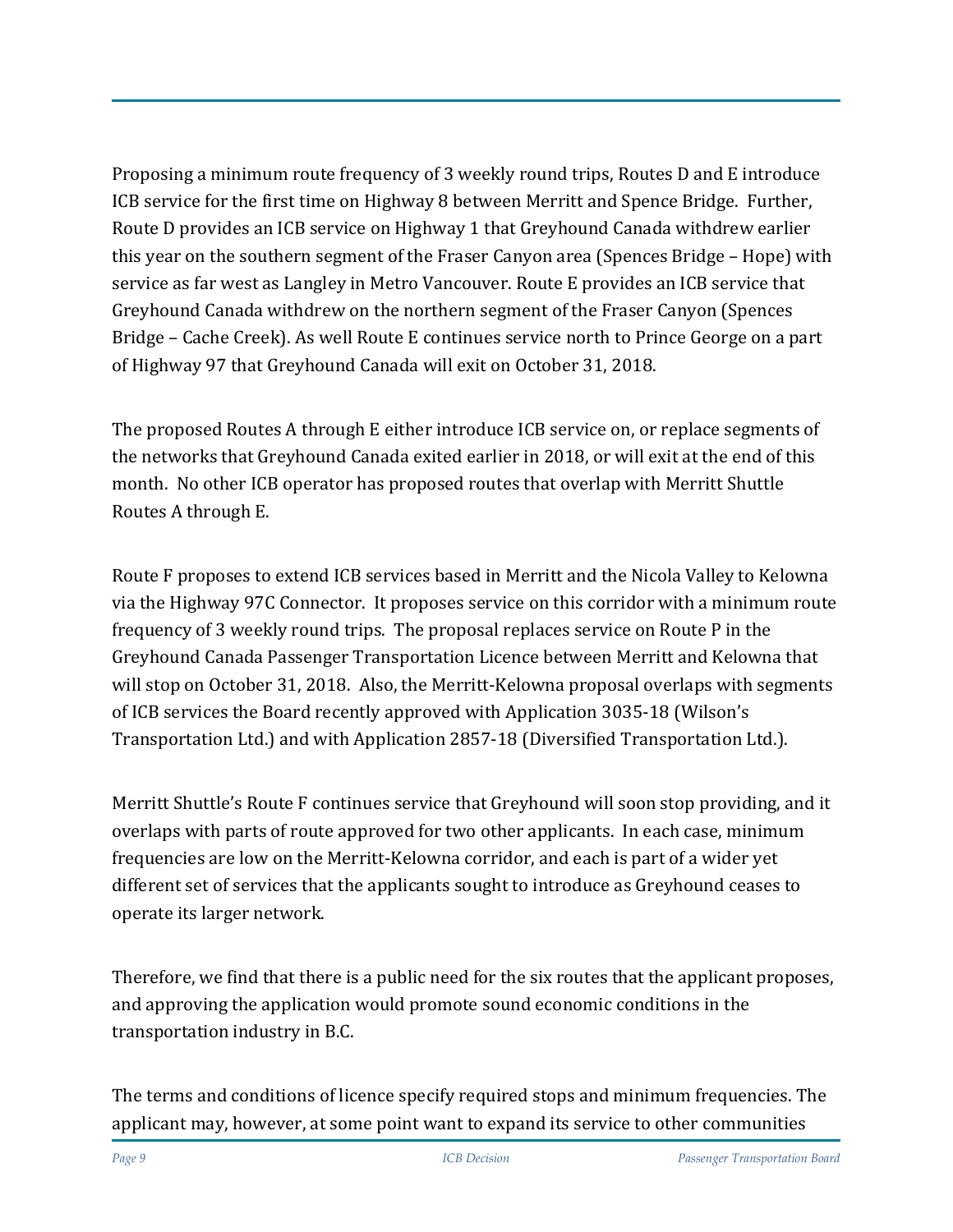along its routes or highway corridors. We have, therefore, included a term and condition of licence to provide this flexibility.

The applicant has proposed inter-city bus services with wheelchair accessible vehicles to be used on Routes A, D, E and F and we set this as requirement in the terms and conditions of licence. Buses serving Copper Mine routes are not required to be accessible.

With respect to Route A (Lower Nicola – Kamloops), the published application summary identifies Highways 5, 5A and 8 as the corridor with three intermediate route points: Merritt, Quilchena and Upper Nicola. However, application materials and confirmation by the applicant clarified that Route A operations will be along Highways 8 and 5A only, and that the route stop planned for Upper Nicola is located in the unincorporated community of Quilchena. Thus, we eliminated references to Highway 5 and Upper Nicola from the terms and conditions for Route A.

#### **VII. Conclusion**

For the reasons above, this application is approved as set out in this decision. We establish notice and activation requirements, and the terms and conditions of licence, that are attached to this decision as Appendices I and II respectively. These form an integral part of the decision.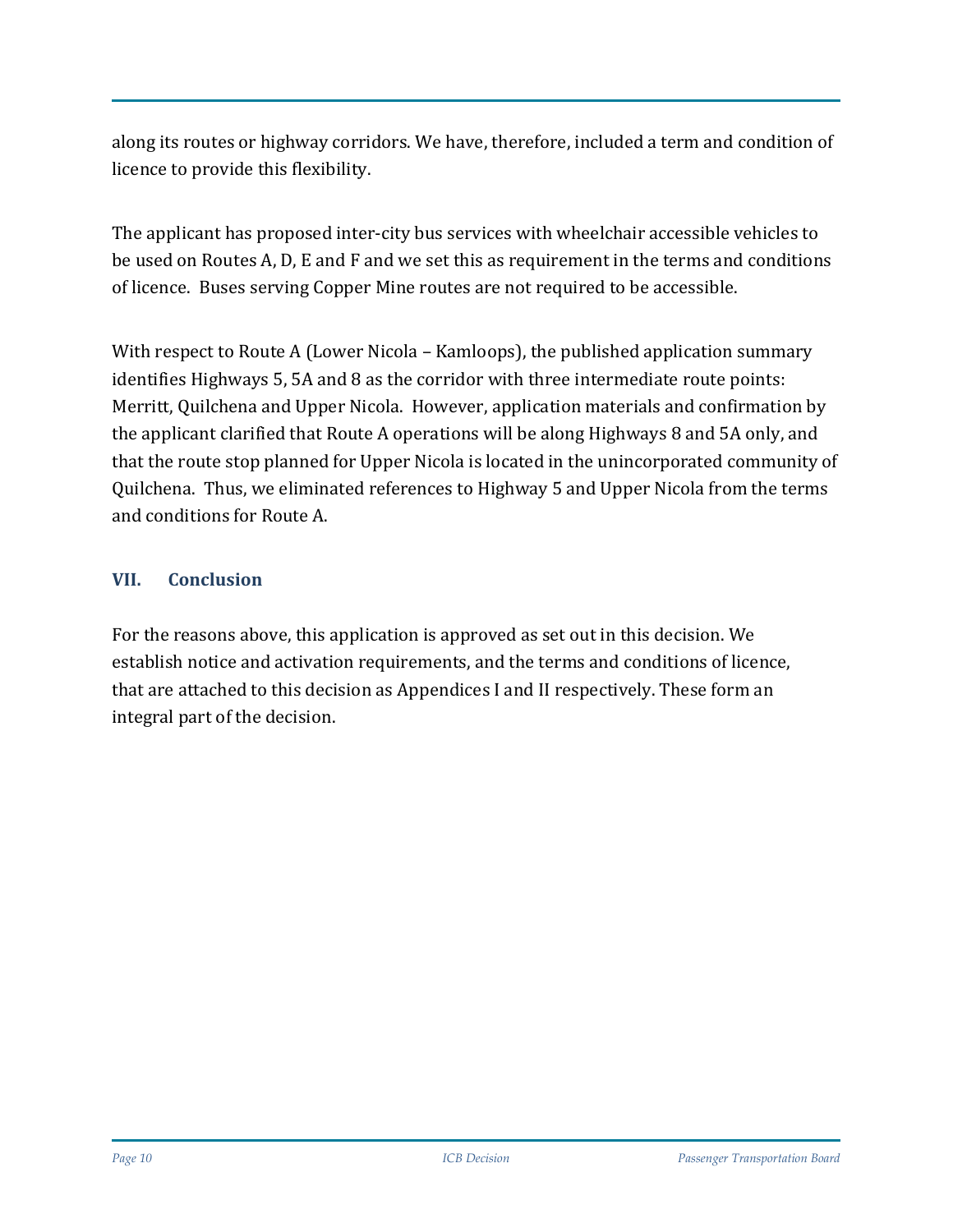## **Appendix 1: Public Notice Requirements**

A Passenger Transportation Licence must be issued by the Registrar of Passenger Transportation under section 29 or renewed under section 34 of the Passenger Transportation Act before the special authorization approved in this decision may be exercised.

## **A. Direction to the Applicant Regarding Notice and Implementation**

• Unless otherwise ordered by the Passenger Transportation Board, Merritt Shuttle Holdings Ltd. must post time schedules on line and make available to the public on line its reservation system no later than **November 7, 2018** to enable advance bookings.

#### **B. Direction to the Registrar of Passenger Transportation Regarding Issuance**

• The Registrar of Passenger Transportation (Registrar) may only issue a licence to Merritt Shuttle Holdings Ltd. that reflects the terms and conditions of licence approved in this decision and as set out in Appendix II after the Registrar is satisfied that Merritt Shuttle Holdings Ltd. has posted time schedules on line and made available to the public on line its reservation.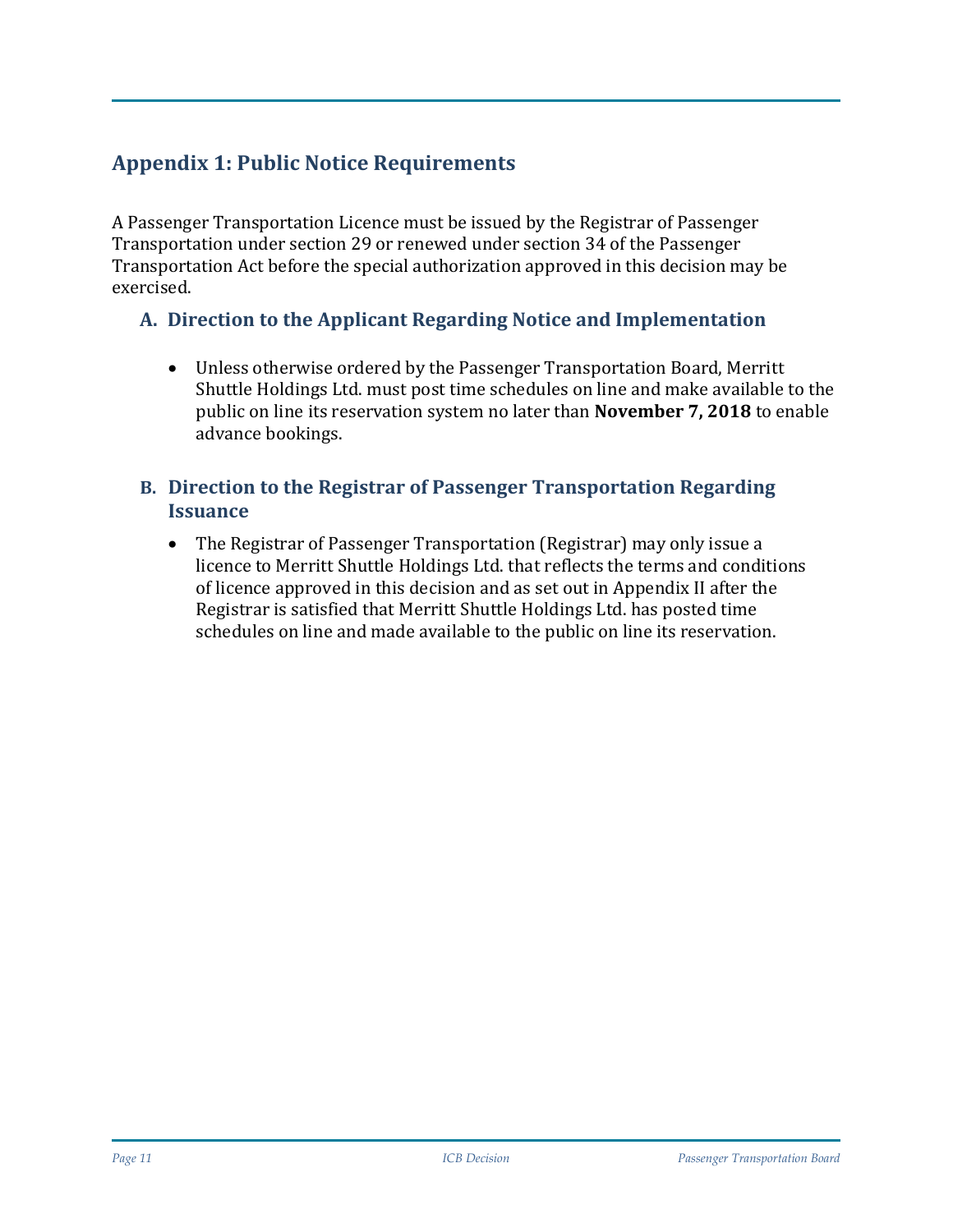Merritt Shuttle Holdings Ltd. dba Merritt Shuttle Bus Services Appendix II

| <b>Licence Required</b><br>to Operate<br><b>Vehicles</b><br><b>Approval of</b> | The Registrar of Passenger Transportation must issue the applicant a<br>licence before the applicant can operate any vehicles approved in this<br>decision.<br>1. The applicant must activate at least 2 vehicles by <b>November 21</b> ,<br>2018.                                                                                                                                                                      |  |  |
|--------------------------------------------------------------------------------|-------------------------------------------------------------------------------------------------------------------------------------------------------------------------------------------------------------------------------------------------------------------------------------------------------------------------------------------------------------------------------------------------------------------------|--|--|
| application may<br>expire                                                      | 2. If the applicant does not meet the requirements set out in 1<br>above, this Special Authorization expires.<br>3. The Passenger Transportation Board may vary the requirements<br>set out in 1 above, if circumstances warrant it.<br>4. If an applicant needs more time to activate its vehicles, then the<br>applicant must make a request to the Board before November<br>21, 2018.                                |  |  |
|                                                                                | (Note: "activate" means that the applicant has submitted the documents<br>required to obtain a Special Authorization Vehicle Identifier to the<br><b>Registrar of Passenger Transportation.)</b>                                                                                                                                                                                                                        |  |  |
| <b>Notice to Registrar</b>                                                     | The Registrar must not, without direction from the Board, issue the<br>applicant a licence or any Special Authorization Vehicle Identifiers if the<br>applicant has not activated at least 2 vehicles by November 21, 2018.<br>(Note: activated means that the applicant has submitted to the Registrar of<br>Passenger Transportation the documents required to obtain a Special<br>Authorization Vehicle Identifier.) |  |  |

| <b>Special</b><br><b>Authorization</b> | <b>Inter-City Bus (ICB)</b>                                                                                                                                                                                            |  |  |  |
|----------------------------------------|------------------------------------------------------------------------------------------------------------------------------------------------------------------------------------------------------------------------|--|--|--|
| <b>Terms &amp; Conditions</b>          |                                                                                                                                                                                                                        |  |  |  |
| Vehicles                               | All buses operated on Routes A, D, E and F must be accessible to persons<br>with mobility aids.                                                                                                                        |  |  |  |
| <b>Services</b>                        |                                                                                                                                                                                                                        |  |  |  |
| Service                                | Transportation of passengers must be provided:<br>a) on a scheduled basis, and<br>in accordance with minimum frequencies and other terms and conditions<br>b)<br>of licence that apply to the routes and route points. |  |  |  |
|                                        | Schedule   The licence holder must publish, in a manner accessible to the general<br>public, a schedule for each route with the time and location of each stop,                                                        |  |  |  |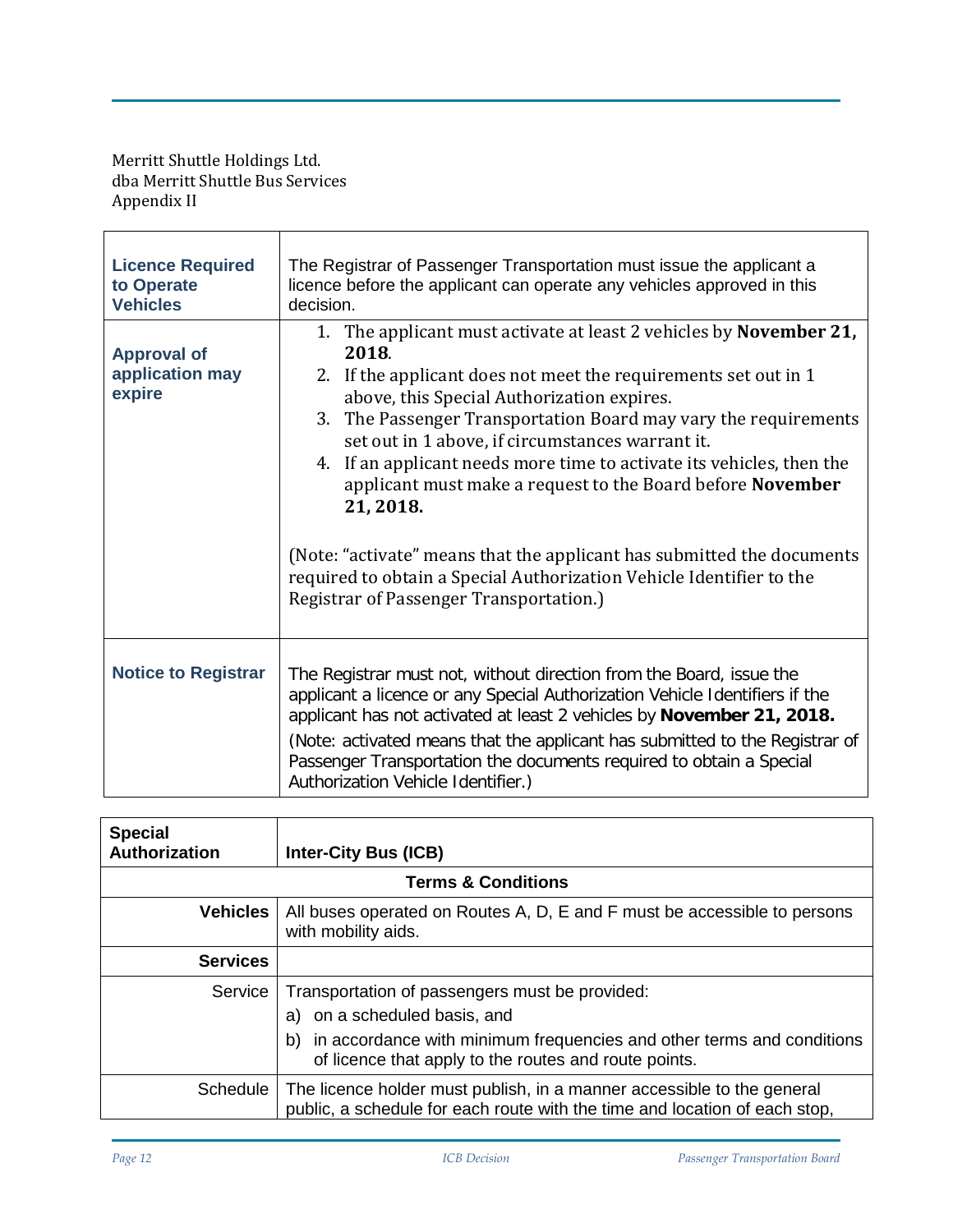|                                    | following.                                                                                                                                                                                                            | and must carry in each vehicle a copy of the schedule that the vehicle is                                                                                                                                                                                                                                  |  |
|------------------------------------|-----------------------------------------------------------------------------------------------------------------------------------------------------------------------------------------------------------------------|------------------------------------------------------------------------------------------------------------------------------------------------------------------------------------------------------------------------------------------------------------------------------------------------------------|--|
| Service Exception                  | Routes may be operated on a "pre-booked" or "reservation required" basis<br>provided that:                                                                                                                            |                                                                                                                                                                                                                                                                                                            |  |
|                                    | a) applicable routes are identified as a "pre-booked" or "reservation<br>required" service in all current, published schedule information, and                                                                        |                                                                                                                                                                                                                                                                                                            |  |
|                                    | b) these routes are available at all times for pre-booking or reservation on<br>the licensee's website.                                                                                                               |                                                                                                                                                                                                                                                                                                            |  |
|                                    |                                                                                                                                                                                                                       | When these conditions are met and when no reservations have been<br>received for pickup or drop off at one or more points on the route by the time<br>service is scheduled to be provided, the licence holder has the option of not<br>providing service to those points that would otherwise be required. |  |
| <b>Alternative Route</b><br>Points | The licence holder may pick up or drop off passengers at any location,<br>municipality or unincorporated area that is between the terminating points<br>and on highway corridors approved for routes in this licence. |                                                                                                                                                                                                                                                                                                            |  |
| <b>Route A</b>                     |                                                                                                                                                                                                                       |                                                                                                                                                                                                                                                                                                            |  |
| <b>Terminating Point 1:</b>        |                                                                                                                                                                                                                       | <b>Lower Nicola</b>                                                                                                                                                                                                                                                                                        |  |
| <b>Terminating Point 2:</b>        |                                                                                                                                                                                                                       | <b>City of Kamloops</b>                                                                                                                                                                                                                                                                                    |  |
| Corridors:                         |                                                                                                                                                                                                                       | Highways 5A & 97C                                                                                                                                                                                                                                                                                          |  |
| <b>Route Points</b>                |                                                                                                                                                                                                                       | Daily Minimum (round trips)                                                                                                                                                                                                                                                                                |  |
| <b>Lower Nicola</b>                |                                                                                                                                                                                                                       | 1                                                                                                                                                                                                                                                                                                          |  |
| <b>City of Merritt</b>             |                                                                                                                                                                                                                       | 1                                                                                                                                                                                                                                                                                                          |  |
| Quilchena                          |                                                                                                                                                                                                                       | 1                                                                                                                                                                                                                                                                                                          |  |
| City of Kamloops                   |                                                                                                                                                                                                                       | 1                                                                                                                                                                                                                                                                                                          |  |
| <b>Route B</b>                     |                                                                                                                                                                                                                       |                                                                                                                                                                                                                                                                                                            |  |
| <b>Terminating Point 1:</b>        |                                                                                                                                                                                                                       | <b>City of Kamloops</b>                                                                                                                                                                                                                                                                                    |  |
| <b>Terminating Point 2:</b>        |                                                                                                                                                                                                                       | <b>Highland Valley Copper Mine</b>                                                                                                                                                                                                                                                                         |  |
| Corridor:                          |                                                                                                                                                                                                                       | Highways 5, 97C & 97D                                                                                                                                                                                                                                                                                      |  |
| <b>Route Points</b>                |                                                                                                                                                                                                                       | Daily Minimum (round trips)                                                                                                                                                                                                                                                                                |  |
| City of Kamloops                   |                                                                                                                                                                                                                       | $\overline{2}$                                                                                                                                                                                                                                                                                             |  |
| District of Logan Lake             |                                                                                                                                                                                                                       | $\overline{2}$                                                                                                                                                                                                                                                                                             |  |
| <b>Highland Valley Copper Mine</b> |                                                                                                                                                                                                                       | $\overline{2}$                                                                                                                                                                                                                                                                                             |  |